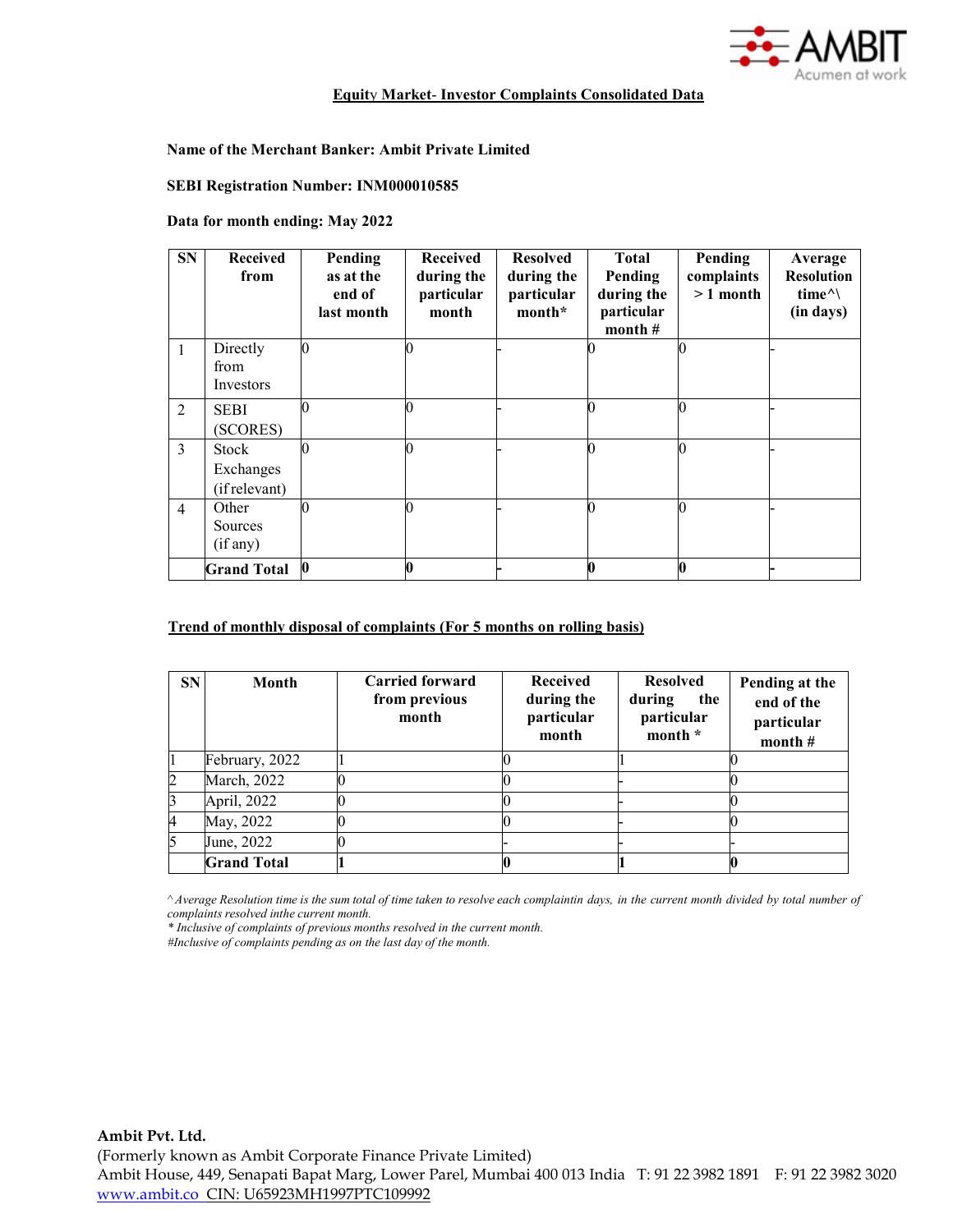

| <b>SN</b>     | Year               | Carried forward<br>from previous year | <b>Received</b><br>during the<br>particular year | <b>Resolved</b><br>during the<br>particular year | Pending at the<br>end of the<br>particular<br>year |
|---------------|--------------------|---------------------------------------|--------------------------------------------------|--------------------------------------------------|----------------------------------------------------|
|               | 2021               |                                       |                                                  |                                                  |                                                    |
| $\mathcal{D}$ | 2022               |                                       |                                                  |                                                  |                                                    |
| 3             | 2023               |                                       |                                                  |                                                  |                                                    |
| 4             | 2024               |                                       |                                                  |                                                  |                                                    |
|               | 2025               |                                       |                                                  |                                                  |                                                    |
|               | <b>Grand Total</b> | 3                                     |                                                  |                                                  |                                                    |

# **Trend of annual (Calendar year) disposal of complaints (For 5 years on rolling basis)**

#### **Note:**

*The data disclosed herein, only pertains to the following activities where the complaints have been received by Ambit Private Limited:*

*-Initial Public Offer (IPO) -Buyback*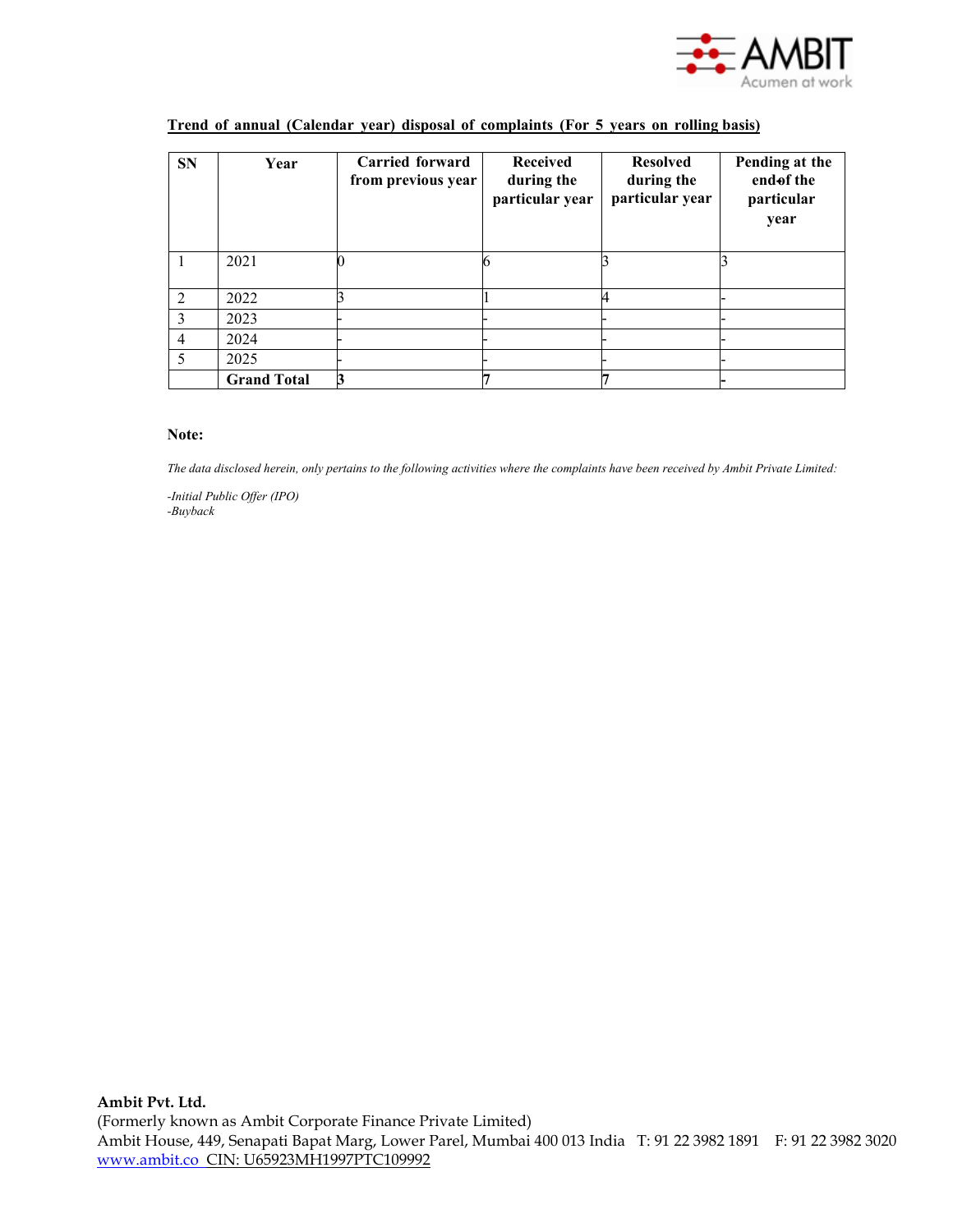

# **1. Category: Initial Public Offer (IPO)**

**Data for month ending – May 2022** 

| <b>SN</b>      | <b>Received</b><br>from             | Pending as<br>at the<br>end of<br>last month | <b>Received</b><br>during the<br>particular<br>month | <b>Resolved</b><br>during the<br>particular<br>month* | <b>Total Pending</b><br>during the<br>particular<br>month $#$ | Pending<br>complaints<br>$>1$ month | Average<br><b>Resolution</b><br>time $\land$<br>(in days) |
|----------------|-------------------------------------|----------------------------------------------|------------------------------------------------------|-------------------------------------------------------|---------------------------------------------------------------|-------------------------------------|-----------------------------------------------------------|
| 1              | Directly<br>from<br>Investors       |                                              |                                                      |                                                       |                                                               |                                     |                                                           |
| $\overline{2}$ | <b>SEBI</b><br>(SCORES)             |                                              |                                                      |                                                       |                                                               | 0                                   |                                                           |
| 3              | Stock<br>Exchanges<br>(if relevant) |                                              |                                                      |                                                       |                                                               | 0                                   |                                                           |
| $\overline{4}$ | Other<br>Sources<br>(if any)        |                                              |                                                      |                                                       |                                                               | 0                                   |                                                           |
| 5              | <b>Grand Total</b>                  |                                              |                                                      |                                                       |                                                               | 0                                   |                                                           |

**Trend of monthly disposal of complaints (For 5 months on rolling basis)**

| <b>SN</b>      | Month              | <b>Carried forward</b><br>from previous<br>month | Received<br>during the<br>particular month | <b>Resolved during</b><br>the particular<br>month * | Pending at the<br>end of the<br>particular<br>month $#$ |
|----------------|--------------------|--------------------------------------------------|--------------------------------------------|-----------------------------------------------------|---------------------------------------------------------|
|                | February, 2022     |                                                  |                                            |                                                     |                                                         |
| $\overline{c}$ | March, 2022        |                                                  |                                            |                                                     |                                                         |
| 3              | April, 2022        |                                                  |                                            |                                                     |                                                         |
| 4              | May, 2022          |                                                  |                                            |                                                     |                                                         |
|                | June, 2022         |                                                  |                                            |                                                     |                                                         |
|                | <b>Grand Total</b> |                                                  |                                            |                                                     |                                                         |

Average Resolution time is the sum total of time taken to resolve each complaintin days, in the current month divided by total number of *complaints resolved inthe current month.*

*\* Inclusive of complaints of previous months resolved in the current month.*

*#Inclusive of complaints pending as on the last day of the month.*

**Trend** of annual (Calendar year) disposal of complaints (For 5 years on rolling-basis)-

| <b>SN</b>      | Year               | Carried forward from<br>previous year | Received<br>during the<br>particular<br>year | <b>Resolved</b><br>during<br>the<br>particular<br>year | Pending<br>at<br>the end of<br>the<br>particular<br>year |
|----------------|--------------------|---------------------------------------|----------------------------------------------|--------------------------------------------------------|----------------------------------------------------------|
|                | 2021               |                                       |                                              |                                                        |                                                          |
| $\mathcal{L}$  | 2022               |                                       |                                              |                                                        |                                                          |
|                | 2023               |                                       |                                              |                                                        |                                                          |
| $\overline{4}$ | 2024               |                                       |                                              |                                                        |                                                          |
| 5              | 2025               |                                       |                                              |                                                        |                                                          |
|                | <b>Grand Total</b> |                                       |                                              |                                                        |                                                          |

## **Ambit Pvt. Ltd.**

(Formerly known as Ambit Corporate Finance Private Limited)

Ambit House, 449, Senapati Bapat Marg, Lower Parel, Mumbai 400 013 India T: 91 22 3982 1891 F: 91 22 3982 3020 [www.ambit.co](http://www.ambit.co/) CIN: U65923MH1997PTC109992